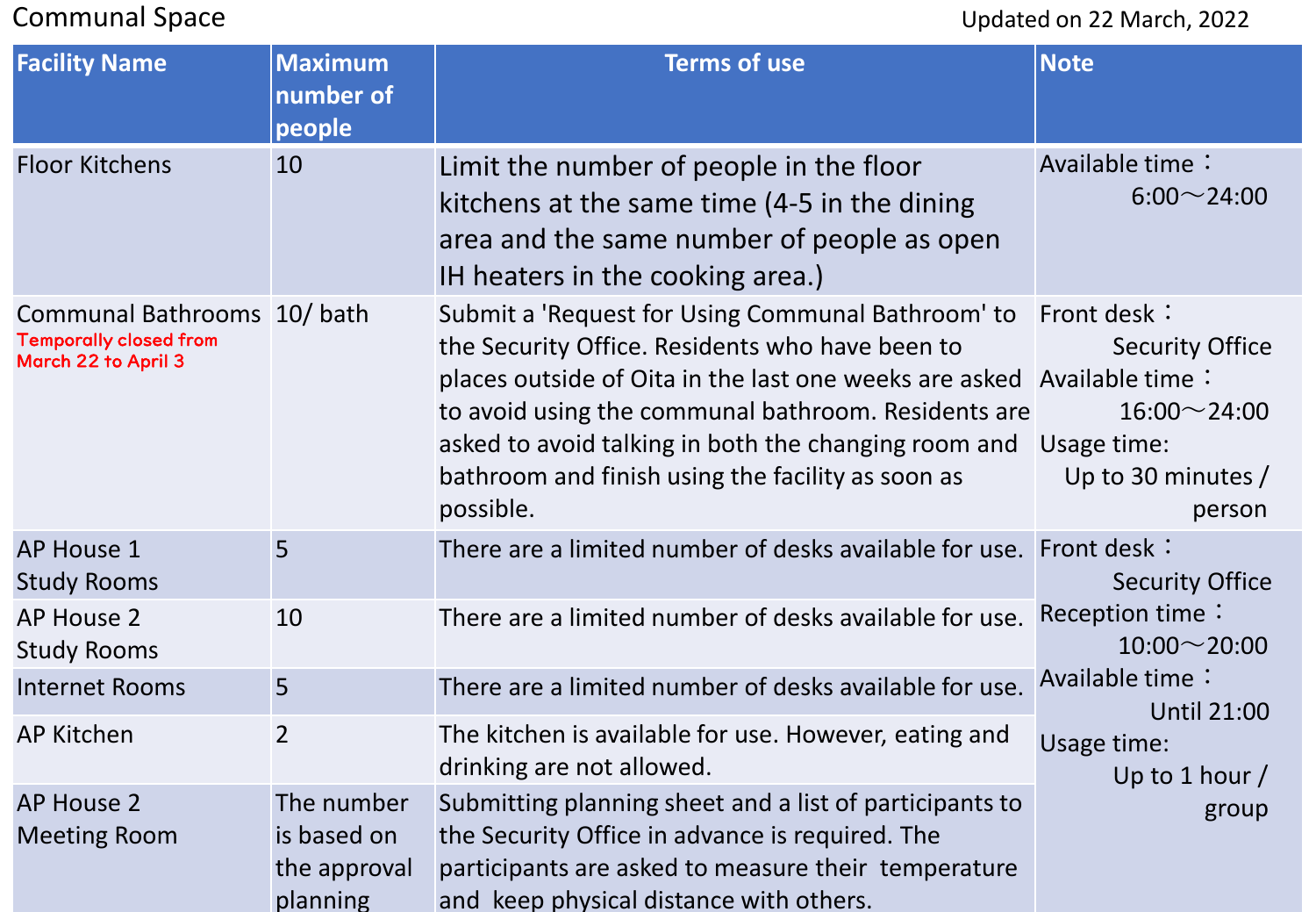## Refresh facilities

| <b>Facility Name</b>                                                             | <b>Maximum number Terms of Use</b><br>of people |                                        | <b>Note</b>                                                                                    |  |
|----------------------------------------------------------------------------------|-------------------------------------------------|----------------------------------------|------------------------------------------------------------------------------------------------|--|
| <b>Table Tennis</b><br><b>Temporally closed from March 22</b><br>to April 3      | 2 / table                                       | Maintain physical distance.            | Front desk:<br><b>Security Office</b><br>Reception time:                                       |  |
| AP House 2<br>Pool Table<br><b>Temporally closed from March 22</b><br>to April 3 | 2 / table                                       | Maintain physical distance.            | $10:00 \sim 20:00$<br>Available time:<br><b>Until 21:00</b><br>Usage time:<br>Up to 1 hour $/$ |  |
| Piano<br><b>Temporally closed from March 22</b><br>to April 3                    | $\mathbf{1}$                                    | Disinfect the items before/after use.  | group                                                                                          |  |
| <b>Basketball Court</b><br><b>Temporally closed from March 22</b><br>to April 3  | $\overline{2}$                                  | Only free throw shooting is permitted. | <b>Additional information</b>                                                                  |  |
| <b>AP House 1</b><br>Pool Table                                                  | unavailable                                     |                                        |                                                                                                |  |